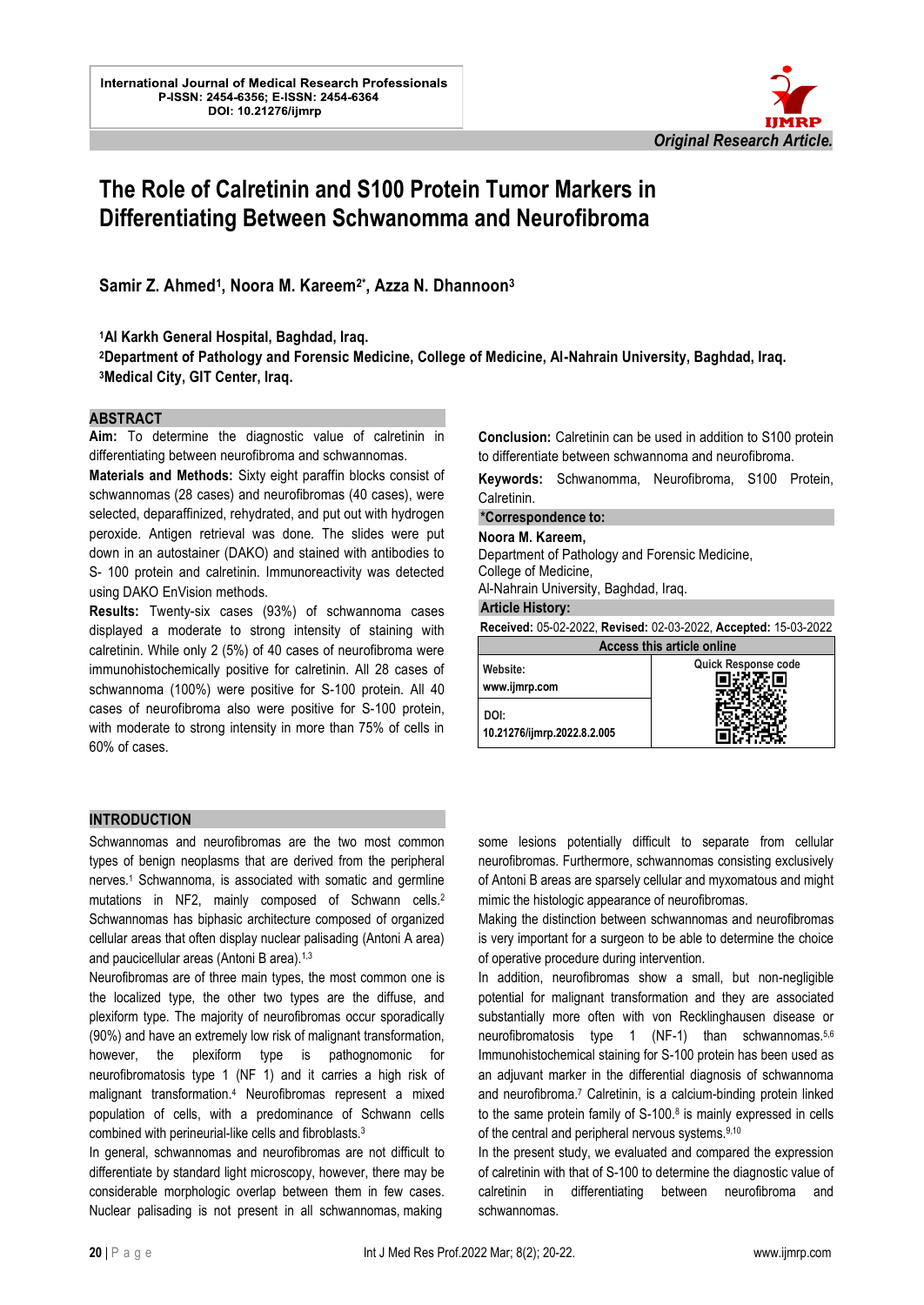#### **MATERIALS AND METHODS**

In this retrospective study, formalin-fixed, paraffin-embedded tissue blocks of schwannomas (28 cases) and neurofibromas (40 cases), were selected from the surgical pathology archives of Specialized surgical hospital in medical city. All the selected sections were deparaffinized, rehydrated, and put out with hydrogen peroxide. Antigen retrieval was carried out through the following steps: for calretinin and S-100 stains, slides were incubated with DAKO Epitope Buffer (DAKO, Carpinteria, CA) in a steam bath at 95°C for 45 minutes. After equalization in phosphate-buffered saline for 15 minutes, the slides were put down in an autostainer (DAKO) and stained with antibodies to S-100 protein (polyclonal, 1:4,000 dilution; DAKO), calretinin (polyclonal, 1:50 dilution; Zymed, San Francisco, CA). Immunoreactivity was detected using DAKO EnVision methods (DAKO) according to manufacturer-recommended procedures. For negative control experiments, slides were treated with the same procedure, including antigen retrieval, except for replacement of primary antibodies with a negative diluent (Zymed). Evaluating the immunoreaction intensity was done by labeling  $(-, 1+, 2+,$  and  $3+)$  and percentage of cells stained (<25%; 25%-75%, and >75%).

| <b>TANIVE IT NOVPROTIVE SUITS STAILIVA III PLUSSIII STAMP</b><br><b>Calretinin</b><br>$S-100$<br><b>Percentage of Neoplastic Cells Stained</b> |               |              |  |
|------------------------------------------------------------------------------------------------------------------------------------------------|---------------|--------------|--|
|                                                                                                                                                |               |              |  |
| Schwannoma                                                                                                                                     | 26/28 (93%)   | 28/28 (100%) |  |
| $25$                                                                                                                                           | 4/26 (15.4%)  | 0/28(0%)     |  |
| 25-75                                                                                                                                          | 18/26 (69.2%) | 0/28(0%)     |  |
| >75                                                                                                                                            | 4/26 (15.4%)  | 28/28 (100%) |  |
| <b>Neurofibroma</b>                                                                                                                            | 2/40 (5%)     | 40/40 (100%) |  |
| $25$                                                                                                                                           | 2/2 (100%)    | $0/40(0\%)$  |  |
| 25-75                                                                                                                                          | 0/2(0%)       | 16/40 (40%)  |  |
| >75                                                                                                                                            | 0/2(0%)       | 24/40 (60%)  |  |

# **Table 1: Neoplastic Cells Stained in present study**

# **RESULTS**

We studied 28 cases of Schwanomma and 40 cases of neurofibroma, as shown in table 1, 26 cases (93%) of 28 cases of schwannoma displayed a moderate to strong intensity of staining (2+,3+) with calretinin ,of the 26 cases, 4 cases (15.4%) had less than 25% of the tumor cells stained, 18 (69.2%) had 25% to 75% of tumor cells stained, and 4 (15.4%) had more than 75% of tumor cells stained. Both cytoplasmic and nuclear stains for calretinin were noted.

In contrast with schwannomas, only 2 (5%) of 40 cases of neurofibroma were immunohistochemically positive for calretinin, the 2 labeled cases each displayed 1+ to 2+ staining in fewer than 25% of neoplastic cells.

All 28 cases of schwannoma (100%) were positive for S-100 protein. In all cases, staining was detected in more than 75% of cells, and 27 of 28 cases showed strong intensity (3+). All 40 cases of neurofibroma also were positive for S-100 protein, with moderate to strong intensity (2+ to 3+) in more than 75% of cells in 24 cases (60%) and in 25% to 75% of cells in 16 cases (40%).

#### **DISCUSSION**

Neurofibromas and Schwannomas both are originated from the peripheral nerves.1,11,12 Schwannomas composed mainly of Schwann cells, while neurofibromas consist of different cells , including Schwann cells, perineurial-like cells and endoneurial fibroblasts.1,3 Schwannomas usually appear as well-encapsulated, firm masses, tan in color with a varying degree of yellow coloration, and their growth within the nerve is eccentric, In contrast to schwannomas, neurofibromas manifest a mixed population of cells, with the prevalence of Schwann cells admixed with perineurial-like cells, fibroblasts, interspersed non-neoplastic nerve fibers, collagen fibers and a myxoid background. Grossly, they are glistening and grayish, they vary in consistency from gelatinous to firm and the secondary degenerative changes common to schwannomas are absent.3,12-14 Calretinin is a calciumbinding protein connected to the family of EF-hand proteins that comprise S-100 protein. The EF-hand proteins are identified by a helixloop-helix structure, which act as the calcium-binding site.<sup>8</sup> Calretinin is mainly expressed in certain types of neurons in the central and peripheral nervous systems.9,10

In 1996, Doglioni et al<sup>15</sup> displayed that calretinin was a marker of mesothelial cells in humans and of mesothelioma. Thereafter, others have demonstrated the usefulness of calretinin for differentiating mesothelioma from adenocarcinoma<sup>16,17</sup> for diagnosing specific types of ovarian epithelial and stromal cells18- <sup>20</sup>, and as a marker for few types of ovarian sex–cord stromal tumors<sup>18-20</sup>, testicular Leydig cell tumors<sup>21,22</sup>, tumors of adrenal cortex23, and adenomatoid tumors.22,24 Although calretinin is well known to be expressed in peripheral neural tissues<sup>9,10</sup>, its existence in peripheral nerves tumors has not been well established .

S-100 protein is a suitable marker for identifying cells/tumor/tissue with a nerve origin. In the present study, we demonstrated that calretinin staining was positive in 26 (93%) of 28 schwannomas. Although the percentage of cells stained varied from focal (<25%) to diffuse (>75%), the staining intensity was moderate to strong in all positively stained cases. In contrast, only 2 (5%) of 42 neurofibromas were stained with calretinin, with weak or moderate intensity in less than 25% of the tumor cells.

These results strongly suggest that calretinin is a useful marker for differentiating schwannomas from neurofibromas.